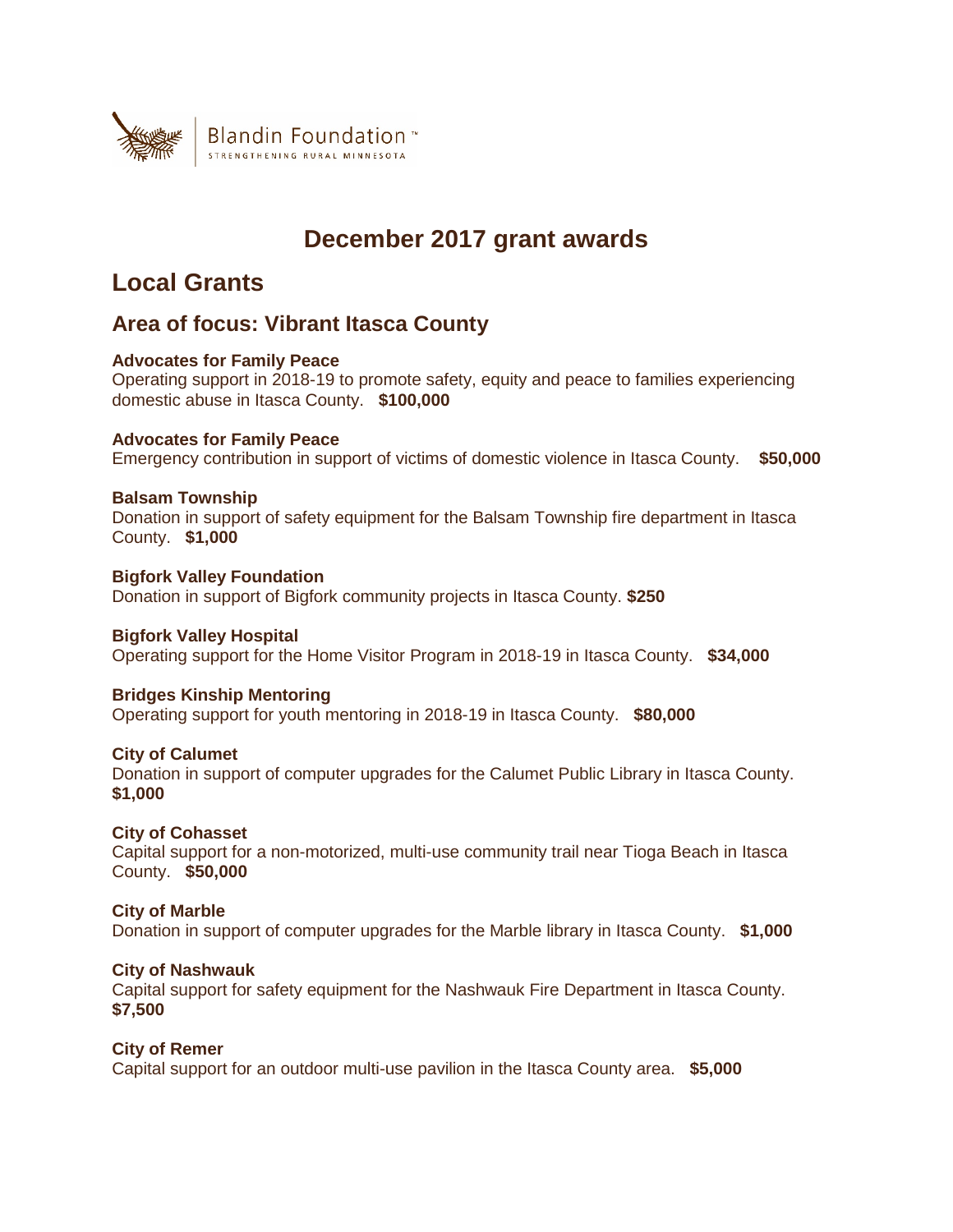#### **Community Cafe**

Operating support to help reduce hunger in Itasca County. **\$80,000**

#### **ElderCircle**

Operating support in 2018-19 to offer senior programming to residents in the Itasca County area. **\$100,000**

#### **First Call for Help of Itasca County**

Project support to develop Native American cultural spaces at the New Leaf Crisis Healing Center in Itasca County. **\$5,000**

#### **First Call for Help of Itasca County**

Operating support for information and referral services during 2018-19 in Itasca County. **\$100,000**

#### **Girl Scouts of MN and WI Lakes and Pines**

Operating support in 2018-19 for the Girl Scouts program in Itasca County. **\$20,000**

#### **Grace House of Itasca County**

Operating support to provide shelter for individuals experiencing homelessness in Itasca County. **\$100,000**

#### **Grand Itasca Foundation**

Donation in support of the High School Scholarship Fund in Itasca County. **\$500**

#### **Grand Rapids Area Community Foundation**

Donation in support of hosting a community design forum to advance the idea of a community solar garden in Grand Rapids, Itasca County. **\$900**

#### **Grand Rapids Area Community Foundation**

Donation in support of the Grand Rapids 2017 WinterGlo Festival in Itasca County. **\$1,000**

#### **Greenway 316 Foundation Inc**

Donation in support of Financial Aid Night for Greenway High School students and parents in Itasca County. **\$150**

#### **Habitat for Humanity of Itasca County**

Operating support during 2018-19 for the local Habitat for Humanity organization in Itasca County. **\$100,000**

#### **Independent School District 118, Remer**

Donation in support of the new school's grand opening. **\$500**

#### **Independent School District 2**

Donation in support of the Farm2School project in the Itasca County area. **\$1,000**

#### **Independent School District 316**

Project support for the 2017 Children First! New Year's Eve event in Itasca County. **\$5,750**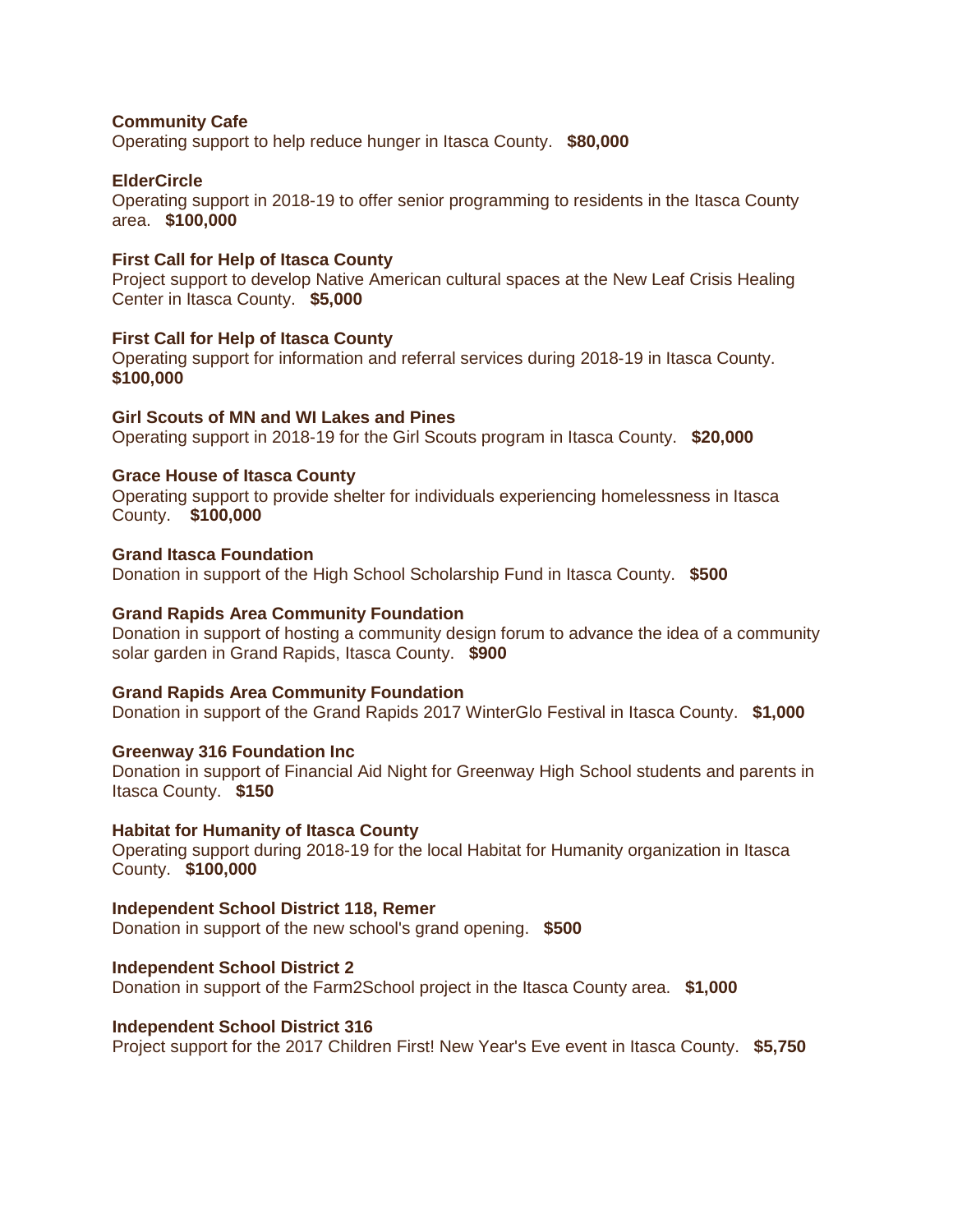#### **Independent School District 316**

Donation in support of advertising the Blandin Education Awards Program in the Greenway Blast yearbook in Itasca County. **\$350**

#### **Independent School District 319**

Project support for development of new after-school programming at Nashwauk-Keewatin elementary school in Itasca County. **\$20,000**

#### **ISD 317 Deer River**

Donation in support of Deer River High School's 2018 post prom event in Itasca County. **\$500**

#### **Itasca County Family YMCA Inc**

Capital support for outdoor amenities serving intergenerational populations in Itasca County. **\$5,000**

#### **Itasca County Family YMCA Inc**

Project support to complete a feasibility study for establishing an off-site early childhood education facility in Itasca County. **\$8,000**

#### **Itasca County Historical Society**

Operating support for 2018-19 to collect, preserve, interpret and disseminate the history of Itasca County. **\$100,000**

#### **Itasca Hospice Foundation**

Donation in support of the 2017 educational seminar on grief and hope at life's intersections in Itasca County. **\$500**

#### **Itasca Orchestra and Strings Program**

Operating support in 2018-19 to provide orchestral music to adults and youth in Itasca County. **\$100,000**

#### **Itasca Youth for Christ**

Operating support in 2018-19 for the Campus Life program in Itasca County. **\$60,000**

#### **Judy Garland Children's Museum**

Operating support to continue and broaden the school service program in Itasca County. **\$60,000**

#### **MacRostie Art Center**

Operating support in 2018-19 to provide visual arts and educational programming to residents in Itasca County. **\$80,000**

#### **Marcell Family Center, Inc**

Operating support in 2017-18 for the family center program in Itasca County. **\$70,000**

#### **Minnesota Deer Hunters Association**

Donation in support of a Native American drum ceremony to kick off the Deer Camp Expo for the 15th annual Minnesota Governor's Deer Opener in Itasca County. **\$500**

#### **Northern Community Radio KAXE**

Operating support to provide news and information to residents in Itasca County. **\$100,000**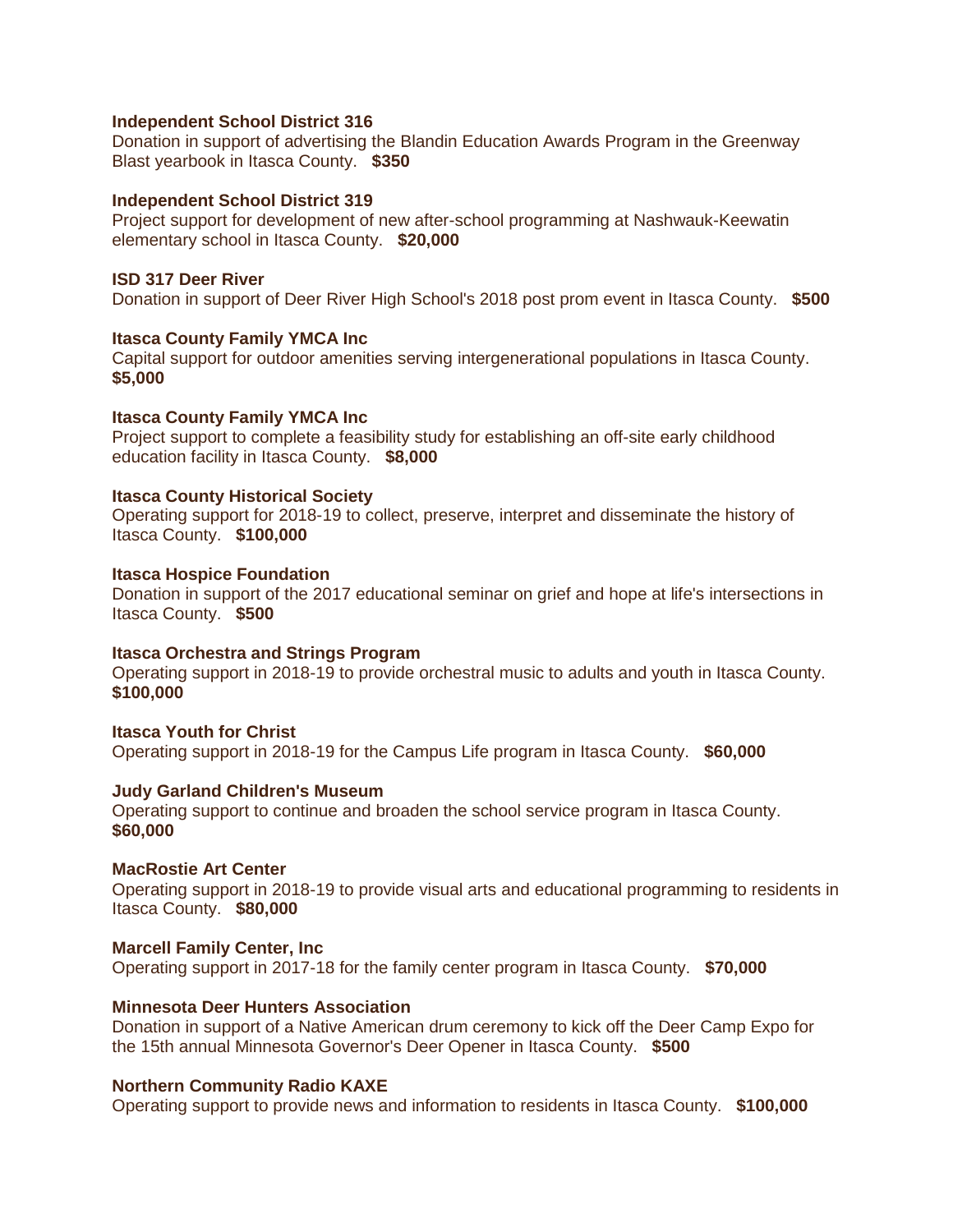#### **North Homes Inc.**

Project support to conduct a study of the organization's health and growth in Itasca County. **\$5,000**

### **Northland Counseling Center Inc**

Project support for the Release Advance Planning Program in Itasca County. **\$7,096**

#### **Second Harvest North Central Food Bank**

Operating support for Food Bank operations in Itasca County. **\$100,000**

**Special Olympics Minnesota** Operating support for the Special Olympics program in Itasca County. **\$60,000**

#### **Support Within Reach**

Operating support to assist victims of sexual violence in 2018-19 in Itasca County. **\$80,000**

#### **True Friends**

Operating support for youth with disabilities to participate in camp activities during 2018-19 in Itasca County. **\$10,000**

#### **United Way of 1,000 Lakes**

Operating support in 2018-19 for administration in Itasca County. **\$60,000**

#### **Voyageurs Area Council #286 Boy Scouts of America, Inc.**

Operating support in 2018-19 for Boy Scout programming in Itasca County. **\$20,000**

## **Area of focus: Expand Opportunity**

#### **Itasca Economic Development Corporation**

Operating support to promote economic development opportunities during 2018-19 throughout Itasca County. **\$500,000**

#### **Itasca Youth for Christ**

Operating support over two years for the Ground Floor Youth Center in Itasca County. **\$170,000**

#### **Northeast Entrepreneur Fund, Inc.**

Operating support to engage entrepreneurial talent in Itasca County. **\$140,000**

# **Rural Minnesota**

## **Area of focus: Vibrant Itasca County**

#### **Duluth-Superior Educational TV Corp.**

Operating support to produce Native Report in 2018-19 in rural Minnesota. **\$100,000**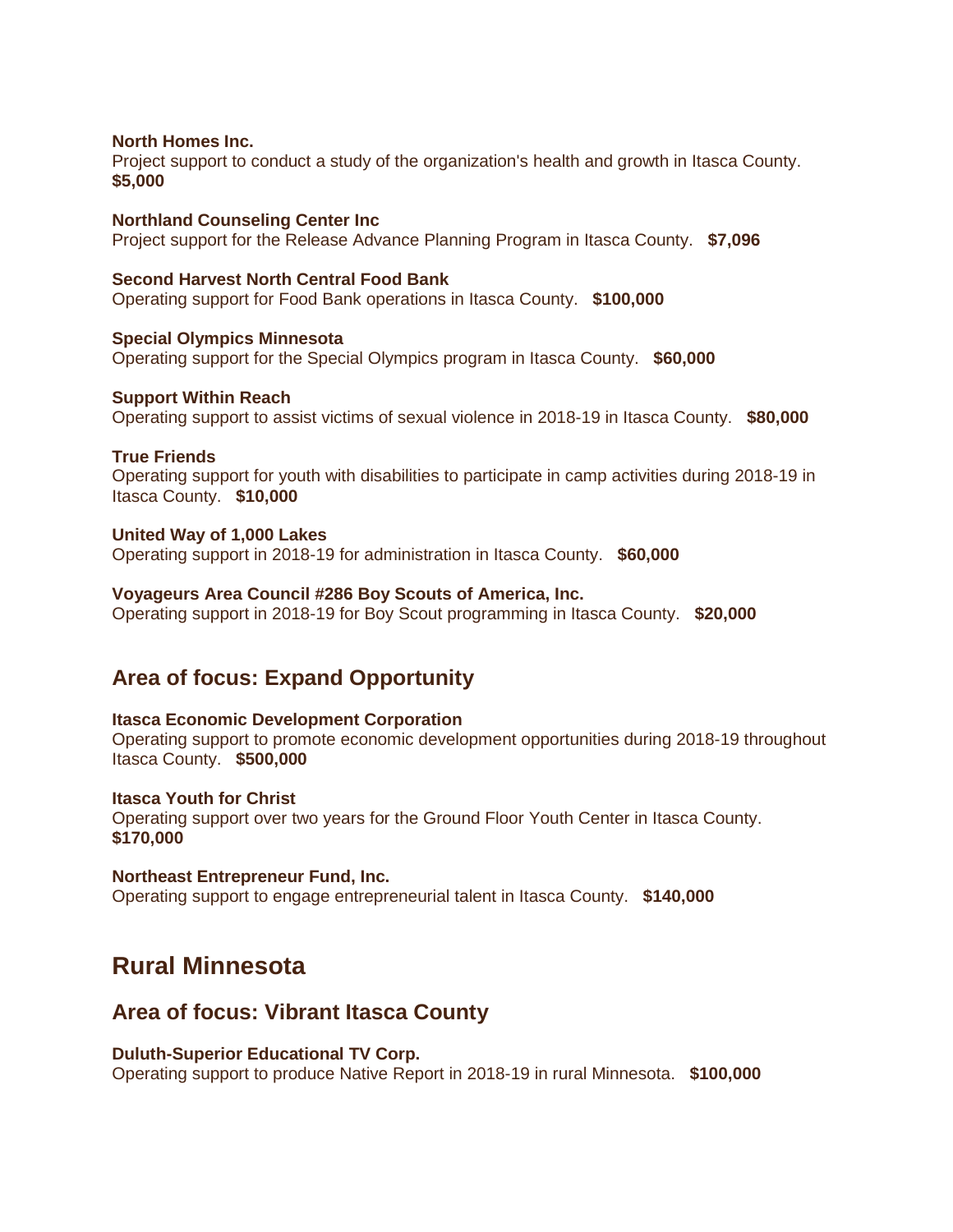#### **Northern Minnesota Public Television**

Operating support in 2018-19 for programming and services in the northern rural region of Minnesota. **\$50,000**

# **Area of focus: Expand Opportunity**

#### **African Development Center**

Operating support for outreach and services for African American populations in rural Minnesota. **\$150,000**

#### **Aitkin County**

Project support to implement activities that promote access, adoption and use of broadband in Aitkin County, including Wi-Fi on buses, mobile Wi-Fi library check-out program, and improving broadband access and public Wi-Fi at Long Lake in rural MN. **\$17,615**

#### **Bois Forte Band of Chippewa Indians**

Project support to implement activities that promote access, adoption and use of broadband in the Bois Forte/Cook/Orr area, including expanded community education, computer lab and website enhancements as part of the Broadband Program in rural MN. **\$21,000**

#### **Brainerd Lakes Area Development Corp**

Project support for assessment of broadband infrastructure investment as part of the Broadband Program in rural Minnesota. **\$1,000**

#### **City of Chisholm**

Project support to implement broadband projects in the Chisholm/Balkan area as part of the Broadband Program in rural Minnesota. **\$43,500**

#### **City of Ely**

Project support to implement activities that promote access, adoption and use of broadband in the Ely area, including website and social media consulting and the creation of a technology center/co-working space, as part of the Broadband Program in rural MN**. \$31,300**

### **Dodge County**

Project support for assessment of broadband infrastructure investment as part of the Broadband Program in rural Minnesota. **\$1,000**

#### **Greater Bemidji Inc**

Project support for assessment of broadband infrastructure investment as part of the Broadband Program in rural Minnesota. **\$1,000**

#### **Immigrant Law Center of MN**

Operating support to ameliorate effects of the 2017 legislative changes to the Deferred Action for Childhood Arrivals program in rural Minnesota. **\$50,000**

#### **Independent School District 94**

Donation in support of Disability Mentoring Day at Fond du Lac Tribal College in rural Minnesota. **\$1,000**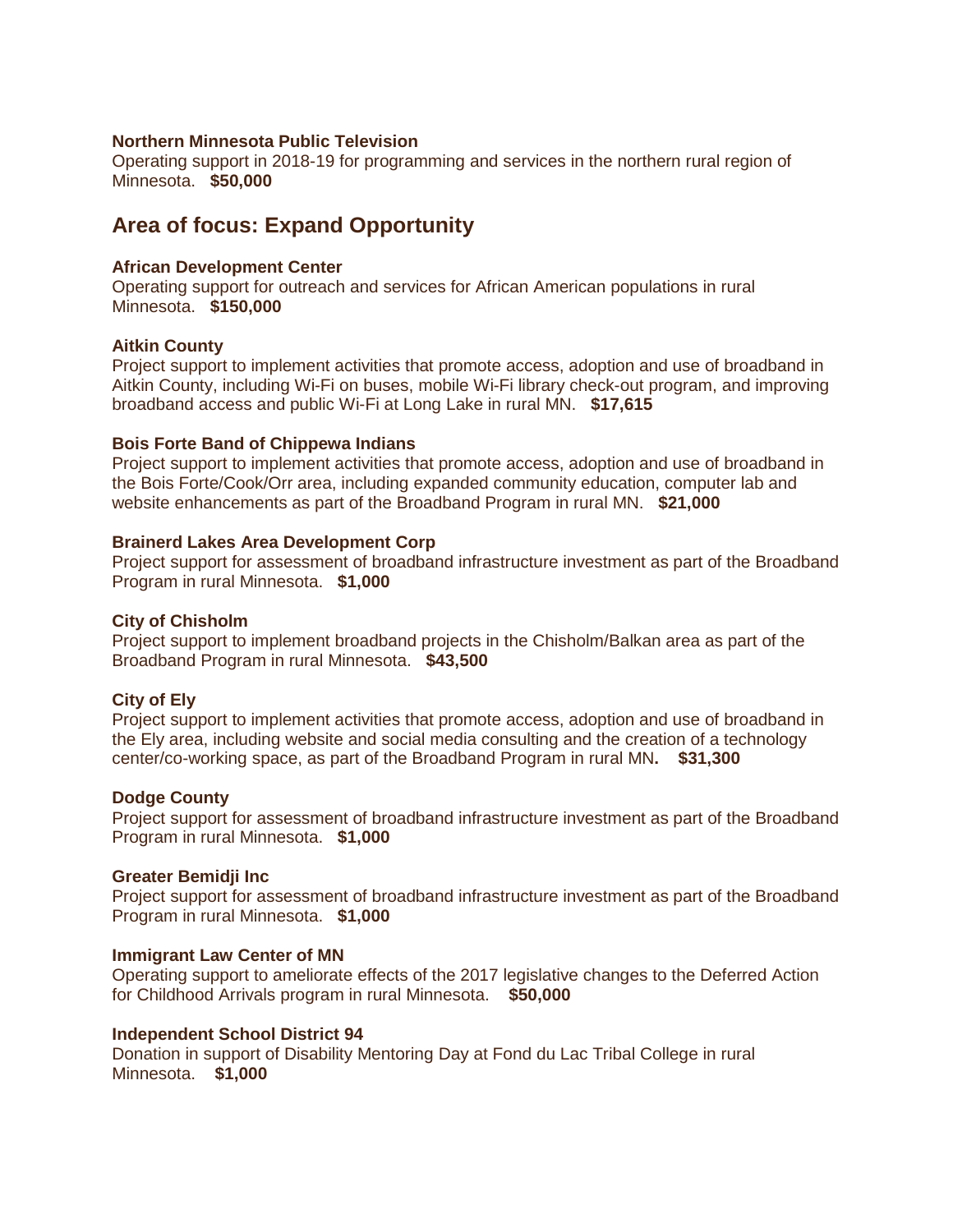#### **Minnesota Council of Nonprofits Inc**

Project support to build capacity with nonprofit leaders and organizations in rural Minnesota. **\$150,000**

#### **Minnesota Council on Foundations**

Membership support for 2018 throughout rural Minnesota. **\$20,400**

#### **Minnesota Council on Foundations**

Program support for sponsorship of two areas of programming focusing on issues facing rural communities in Minnesota. **\$10,000**

#### **Northeast Entrepreneur Fund, Inc.**

Project support to implement activities that promote access, adoption and use of broadband in the Hibbing area, including website, social media and digital marketing consulting and expanding PCs for People as part of the Broadband Program in rural MN. **\$16,840**

#### **Northeast Entrepreneur Fund, Inc.**

Project support to implement broadband projects in the Hibbing area as part of the Broadband Program in rural Minnesota. **\$17,210**

#### **Northeast Entrepreneur Fund, Inc.**

Operating support to implement community entrepreneurship initiatives and provide regional services to growth-oriented entrepreneurs in rural Minnesota. **\$80,000**

#### **Northeast Entrepreneur Fund, Inc.**

Program-related investment to increase the community development impact of lending and strategic services to entrepreneurs in rural Minnesota. **\$500,000**

#### **Northwest Community Action, Inc.**

Project support to conduct a feasibility study to understand options for improving broadband infrastructure and services in the Roseau County area in rural MN. **\$25,000**

#### **Northwest Minnesota Foundation**

Project support for the Warroad Backpack Program as part of the Blandin Leadership Grant program in rural Minnesota. **\$5,000**

#### **Red Wing Ignite**

Project support for assessment of broadband infrastructure investment as part of the Broadband Program in rural Minnesota. **\$1,000**

#### **Winthrop EDA**

Project support for assessment of broadband infrastructure investment as part of the Broadband Program in rural Minnesota. **\$1,000**

## **Area of focus: Invest in Leadership**

**Battle Lake Youth Center Inc**